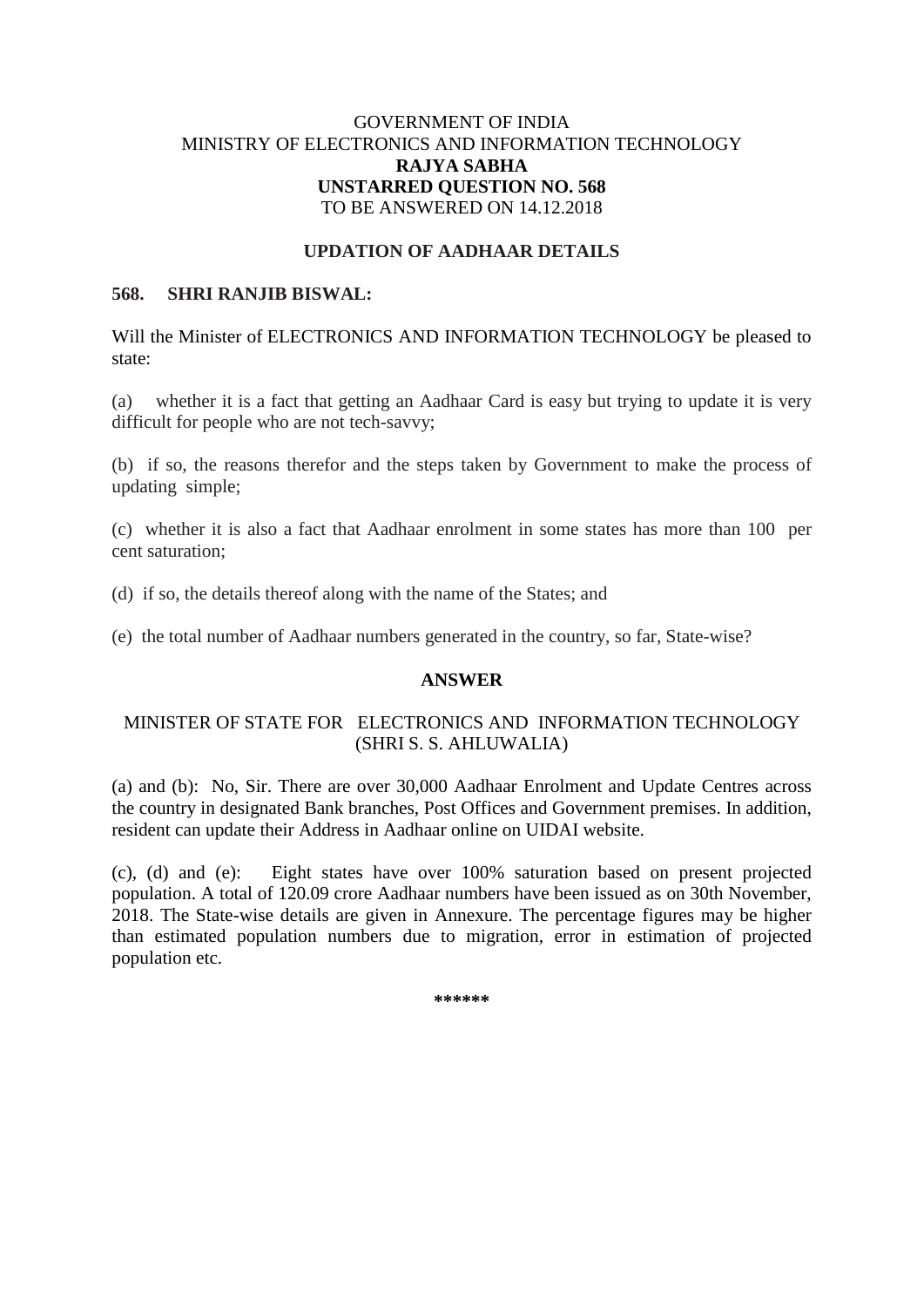# Annexure



Unique Identification Authority of India<br>Government of India

| <b>State/UT wise Aadhaar Saturation</b><br>30th November, 2018 |                         |                                             |                                                      |                                    |  |  |
|----------------------------------------------------------------|-------------------------|---------------------------------------------|------------------------------------------------------|------------------------------------|--|--|
| S.No                                                           | <b>State Name</b>       | <b>Total Population</b><br>(Projected 2018) | <b>Numbers of</b><br>Aadhaar assigned<br>(2018 LIVE) | <b>Saturation %</b><br>2018 (LIVE) |  |  |
| $\mathbf{1}$                                                   | Delhi                   | 18,345,784                                  | 21784503                                             | 118.7%                             |  |  |
| 2                                                              | Haryana                 | 27,388,008                                  | 28441912                                             | 103.8%                             |  |  |
| 3                                                              | <b>Himachal Pradesh</b> | 7,316,708                                   | 7500143                                              | 102.5%                             |  |  |
| 4                                                              | Goa                     | 1,542,750                                   | 1579832                                              | 102.4%                             |  |  |
| 5                                                              | Kerala                  | 35,330,888                                  | 36110445                                             | 102.2%                             |  |  |
| 6                                                              | Punjab                  | 29,611,935                                  | 30259369                                             | 102.2%                             |  |  |
| $\overline{7}$                                                 | Chandigarh              | 1,126,705                                   | 1145539                                              | 101.7%                             |  |  |
| 8                                                              | Telangana               | 38,472,769                                  | 38863523                                             | 101.0%                             |  |  |
| 9                                                              | Dadra & Nagar Haveli    | 378,979                                     | 375617                                               | 99.1%                              |  |  |
| 10                                                             | Uttarakhand             | 11,090,425                                  | 10977454                                             | 99.0%                              |  |  |
| 11                                                             | Lakshadweep             | 71,218                                      | 69858                                                | 98.1%                              |  |  |
| 12                                                             | Daman & Diu             | 220,084                                     | 213184                                               | 96.9%                              |  |  |
| 13                                                             | Gujarat                 | 63,907,200                                  | 61368524                                             | 96.0%                              |  |  |
| 14                                                             | Puducherry              | 1,375,592                                   | 1296635                                              | 94.3%                              |  |  |
| 15                                                             | A & N Islands           | 419,978                                     | 395396                                               | 94.1%                              |  |  |
| 16                                                             | Chhattisgarh            | 28,566,990                                  | 26865593                                             | 94.0%                              |  |  |
| 17                                                             | <b>West Bengal</b>      | 97,694,960                                  | 91708862                                             | 93.9%                              |  |  |
| 18                                                             | <b>Tamil Nadu</b>       | 76,481,545                                  | 71546942                                             | 93.5%                              |  |  |
| 19                                                             | Maharashtra             | 120,837,347                                 | 112902618                                            | 93.4%                              |  |  |
| 20                                                             | Odisha                  | 45,429,399                                  | 42403668                                             | 93.3%                              |  |  |
| 21                                                             | Karnataka               | 66,165,886                                  | 61474257                                             | 92.9%                              |  |  |
| 22                                                             | Jharkhand               | 37,329,128                                  | 34666971                                             | 92.9%                              |  |  |
| 23                                                             | Andhra Pradesh          | 52,883,163                                  | 48848307                                             | 92.4%                              |  |  |
| 24                                                             | Madhya Pradesh          | 82,342,793                                  | 74357105                                             | 90.3%                              |  |  |
| 25                                                             | <b>Tripura</b>          | 4,057,847                                   | 3649795                                              | 89.9%                              |  |  |